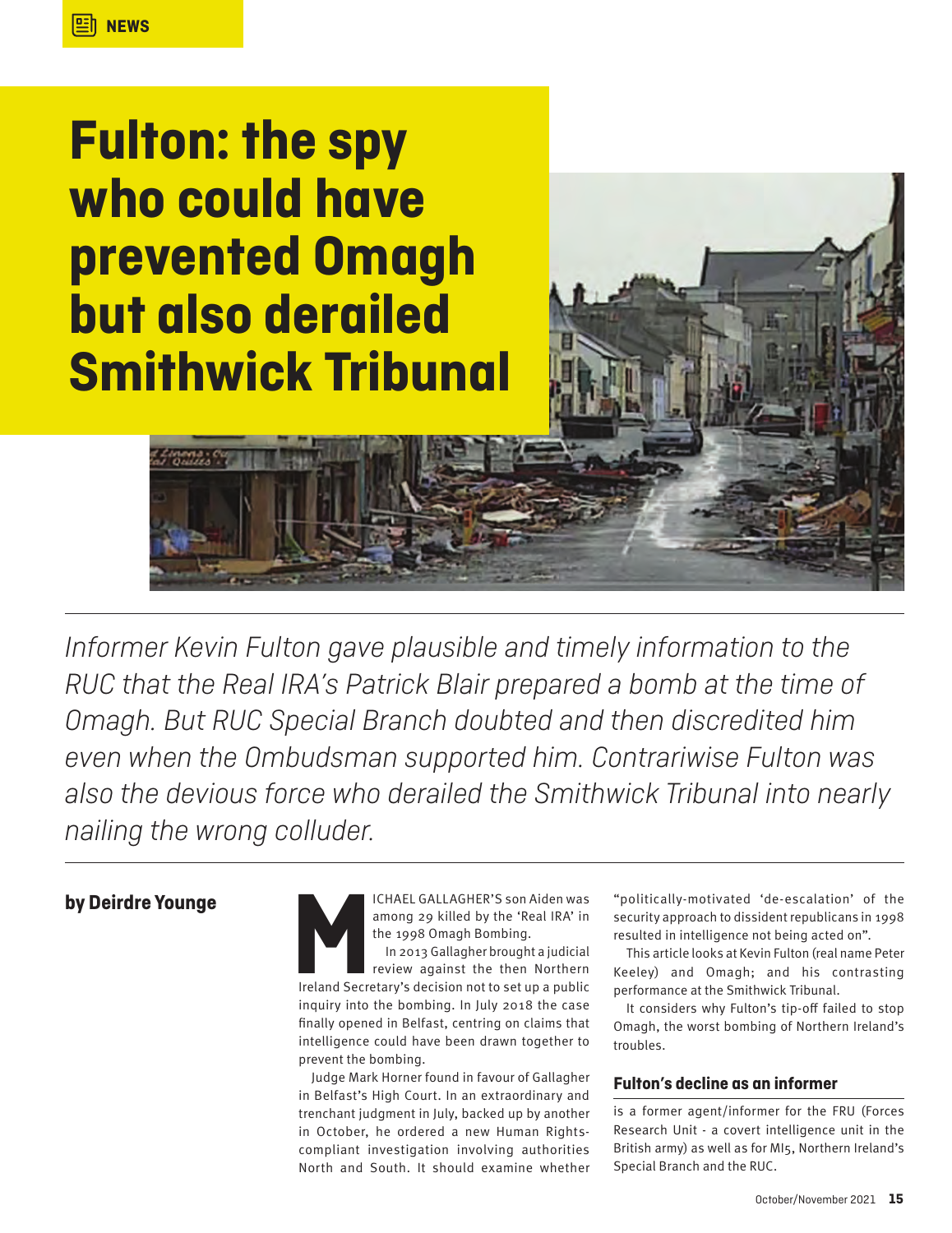$\leq$ 

Fulton, said his primary handler, had warned him that the Real IRA was about to move a bomb North, that the notorious dissident Blair was preparing a bomb and that something big was going to happen. **Patrick Blair** 





#### **In IRA from 1981, as FRU agent then MI5**

Fulton had worked as an undercover agent in the IRA since 1981. In 1990 Force Research Unit/Army Intelligence dispensed with his services as agent Kevin. It would be a long descent. He was first told to report to MI5.

But when a 1994 operation against a senior RUC Officer in Belfast went disastrously wrong for an IRA active service unit and led to multiple arrests, Fulton's cover was blown. He had supplied the phones and a flat to be used in the operation. Fulton claimed he was interrogated after the debacle by senior IRA member Scappaticci.

#### **CID agent**

Compromised, he walked into an RUC police station in Belfast offering his services to one of its Criminal Investigation Department (CID) officers in 1996. From now on he would inform to the CID, beginning a new lease of life for Fulton.

#### **Dissident Real IRA agent**

After the 1994 IRA Ceasefire, Patrick 'Mooch' Blair, Fulton's mentor in the IRA, joined the dissident Real IRA; and of course Fulton followed him. Blair, former commander of an Active Service Unit in South Down, was an accomplished bomb maker.

Fulton supplied Blair with 'equipment' and technical back-up. Both men were bomb makers and, as dissident activity was funded by the proceeds of crime, Fulton's knowledge of the drug and criminal underworld was a considerable asset when reporting to the RUC.

#### **Fulton: NI CID Asset; NI Special Branch Pariah**

PSNI Assistant Chief Constable Raymond White described to Smithwick the reaction of the RUC Special Branch to his new 'hire' Fulton when he asked for their view about their former agent's suitability. The Special Branch advised 'Do Not Touch'. However, that didn't rule him out as a – more mundane - CID informant. White warmly endorsed Fulton's usefulness as a CID informant. However as Fulton in his evidence to Smithwick described, his role in entrapment in the Luigi Marotta and other cases was in fact a cause of massive embarrassment for some members of CID. One senior officer has described how some files were examined by senior officers to assess how things could have gone so wrong.

A former Republican source in Derry involved with Fulton in the late 1990s recently described an extraordinary series of scams and frauds perpetrated by Fulton at the time, some involving dangerous criminals south of the border.

The close relationship between the terrorist anti-racketeering squad within the RUC (C16) and MI5 made Fulton's ability to gain intelligence while mixing with moneylaunderers and smugglers linked to dissidents a valuable asset for the Security services too. There is a murky sense Fulton was not only informing to CID.

For aficionados the Chief Inspector in C16 was Alan Mains who had been Harry Breen's Sergeant in Armagh in 1989. By coincidence both claimed to have evidence of Garda Collusion involving Owen Corrigan. The relationship between these two crucial witnesses did not emerge at Smithwick though it should have been focused on Breen whose murder was its central concern.

Fulton's CID former primary handler graded Fulton's Intelligence in criminal matters as A1. By January 1998 Fulton also began to give him intelligence about subversives, including the Real IRA in Dundalk and the border.

But there was the festering issue of the lack of confidence in him by his earlier employers, RUC/PSNI Special Branch. Fulton's CID former primary handler gave evidence to Smithwick that Fulton was also giving subversive intelligence which was passed on to the Special Branch. Fulton refused to deal with the Special Branch himself.

The retired RUC CID Inspector who was Fulton's co-handler, also gave evidence at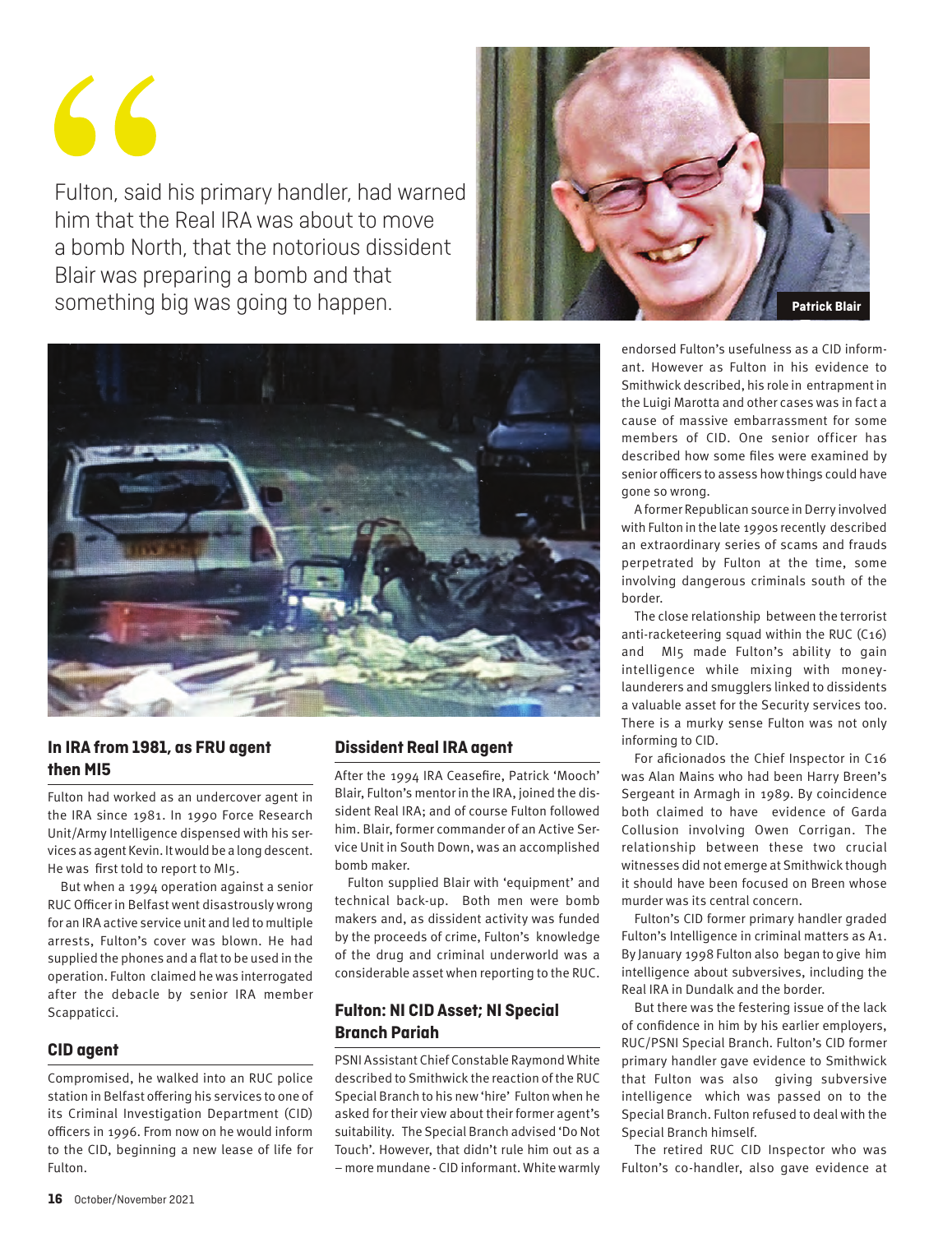Smithwick (witness 70 at Smithwick). He had been particularly interested in Fulton's information about the activities of the IRA active service unit in South Down since he had served for years in the area. Many of his fellow officers had been blown up or shot dead by the IRA unit Fulton was 'embedded' in.

#### **Fulton and Omagh 1998**

A series of bombings by the Real IRA in 1997/8 intensified huge surveillance operations. Police forces on both sides of the border were running informants. The FBI and MI5 had recruited David Rupert, an American with no Irish ties, to infiltrate the American and Irish Republican dissident groups. He became a confidant of Michael McKevitt, leader of the Continuity IRA and Head of the loose groupings of so-called 'dissidents' which included the 'Reals'. The Garda informants included Paddy Dixon, a car thief who was robbing cars for bomb deliveries by the Real IRA. He would alert his Garda handler when an 'order' came in.

But despite massive surveillance, the so-called 'Real IRA' bombed Enniskillen on 24 January 1998; then Moira, Lisburn, Belleek, Newry and Banbridge on 1 August 1998.

On 15 August, again despite surveillance, came the so-called 'spectacular' - Omagh killed 26 people and injured 200 others. The bombs had in common the use of a timer unit or TPU as described by Judge Weir in R v Hoey (2007) "comprised of a 'Coupetan' brand twohour timer and two toggle isolating switches mounted on a plastic lunch box…". The person who bought them has never been identified though again *Village* has been reliably informed Fulton was more involved than he admits - not an innocent bystander but an active participant.

Fulton's allegations to the Police Ombudsman about the Omagh Bombing brought down the wrath of the Special Branch which exerted influence that ultimately ended his career as an informant to RUC CID, in 2000.

#### **Fulton's handler confirms he gave him tip-off on Omagh**

In 2011 Fulton's RUC/PSNI former primary handler gave evidence at Smithwick (as witness 71). His relationship with Fulton had already proved to be crucial and pivotal: he had corroborated Fulton's evidence to the Police Ombudsman Nuala O'Loan in 2003, by confirming that Fulton



1998 Omagh bombing which he had passed on to RUC Special Branch. The evidence, which O'Loan accepted, was central to her devastating conclusions about the RUC Special Branch's investigation into the Omagh Bombing of 1998. Now Fulton's primary handler was also corroborating Fulton, this time at Smithwick.

#### **Fulton gave information that Ombudsman relied on in her report on Omagh Bombing. - somewhere in Special Branch systems intelligence had been 'lost''**

Fulton's CID primary handler was cross-examined by Fulton's Queen's Counsel Neil Rafferty at the Smithwick Tribunal. He was quite clear that Fulton had given him information that then Police Ombudsman for Northern Ireland Nuala O'Loan had quoted and relied on in her report on the Omagh Bombing. He had told her that somewhere in Special Branch systems intelligence had been 'lost'. It crucially included intelligence Fulton had passed to him leading up to and on 12 August 1998, the day before the Omagh Bomb.

## **bomb for uncertain purpose**

Fulton, said his primary handler, had warned him that the Real IRA was about to move a bomb North, that the notorious dissident Blair was preparing a bomb and that something big was afoot. As Fulton himself said "Did I know specifically that a bomb was going to go off in



had given him information at the time of the

Omagh? No, I didn't. Did I give the RUC intelligence that the Real IRA was making a major bomb? Yes, they did have that".

Fulton's primary handler said: "He gave me specific information in relation to a meeting that he had with Blair, that he had met him, that he stinked (sic) the smell of fertiliser which is also the product of bomb making, and that he was as high as a kite…He felt that something big was going to happen".

#### **Handler conveyed the info to Special Branch**

Fulton's former primary handler said he put the information in a document and also phoned it through to various departments including The Special Branch.

In 2001 the Guardian carried a definitive Special Report reprising Fulton's actions. It claimed Fulton rang his CID primary handler and had an emergency meeting in Holywood, County Down, with a warning that something big was coming.

The story continued: "I gave him the name of the man I'd been with and his car registration number…I told him I didn't know where the bomb was going to go off or when, but I warned him the attack was imminent. An assembled bomb retains its potency for a maximum of only seven days because beyond that the fertiliser becomes too caked and solid, and has to be broken up".

It goes into some detail as to what Fulton did when he learned that an enormous bomb had gone off in Omagh.

#### **Aftermath of Omagh bomb – relief handler had conveyed info**

"I rang my handler. It was a Saturday afternoon...I didn't have to say anything before he said 'Kevin, I fucking know'. I said 'You did put that stuff in the system, didn't you?', and he said 'thank fuck I did'".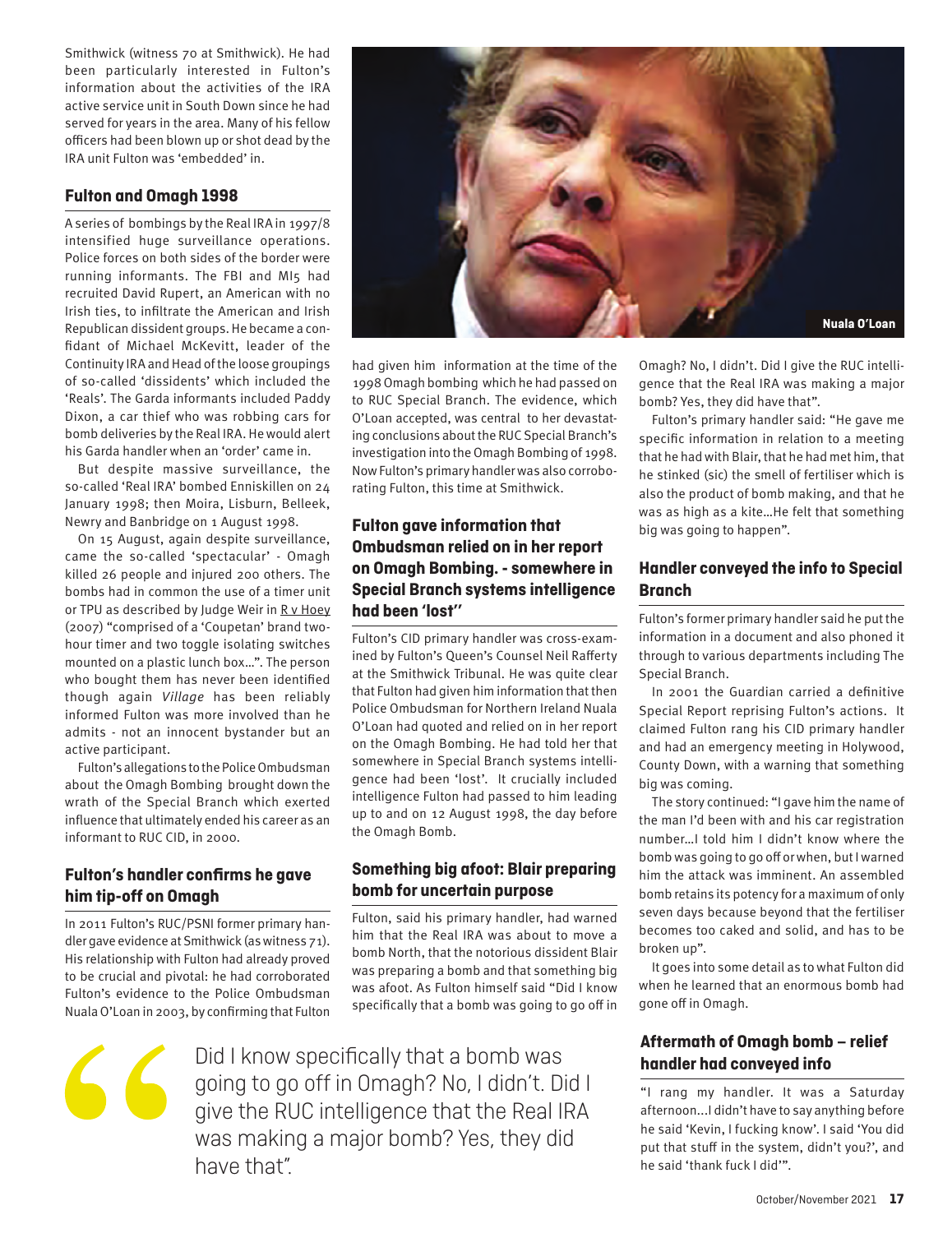#### **Superiors downgrade Fulton even further**

Three days after the bombing in Omagh on 15 August, Fulton's primary handler had meetings with his own superiors in CID and Special Branch and then on the 20th he was given orders that Fulton was not to give information on dissidents - to have no further contact with 'Mooch' Blair or the Real IRA and his only status was to be in relation to mundane CID cases.

Confidence had been lost and Fulton was from now regarded as an intelligence nuisance by Special Branch.

When Fulton was pulled there was conflict. The Ombudsman clearly believed this meeting which occurred after the Omagh Bomb was an attempt to discredit Fulton's intelligence information. However, the Special Branch claimed the meeting was arranged before the bombing and was called because Fulton was supplying the dissidents with information.

#### **Insight: handlers' boss didn't get the info**

Fulton couldn't understand why his information wasn't acted on in the investigation.

He told the Tribunal: "I gave [his primary handler] the information I had about Blair…He was under the impression the RUC…were acting on the information. So it went on. But one day [the Senior Investigating officer] was on television and he started crying...that annoyed me. So I actually rang him...I told him that I did work for the police. And we arranged a call the next day. So the next day I spoke to him and I said I work for the RUC and I gave him the names of [both Fulton's CID handlers] and he says 'I'm their boss'.

And it actually shocked me. I mean if he was their boss he should have known about this".

This is another extraordinary insight into how crucial information about Omagh went astray.

#### **Special Branch didn't forward info to Regional officers White and Flanagan**

Regional police officers said Assistant Chief Constable White and Chief Constable Ronnie Flanagan were, in fact, in control of the investigation into the bombing and that they were bypassed. The questions surrounding Special Branch's failure to pass on to the regional police officers the telephone numbers obtained from GCHQ have never been adequately answered.

#### **Explanation could have been sensitivity of phone numbers: desire to avoid compromising agents**

Drew Harris, the present Garda Commissioner in the Republic but then PSNI Assistant Chief Constable, gave evidence to the House of Commons Committee on Northern Ireland in 2009 and hypothesised that the sensitivity of the telephone numbers may have been the reason Special Branch failed to pass on the telephone numbers.

A '*Panorama*' TV Programme on Omagh was given the numbers used by the bomb team. Crucially these phones were used to communicate between the car carrying the bomb and the scout car. Calls monitored by GCSH in the UK showed there was a mobile phone exchange between Mooch Blair and the bombers in Omagh within a minute of the bomb. Blair described the call as a "coincidence".

In the interview with the *Guardian*, Fulton said he recognised one of the numbers as

 $66$ 

Blair's mobile when he was shown it by the BBC reporter John Ware.

The *Guardian* story continued:

"A call was made from the Omagh area to [Blair's] number, within an hour of the bomb going off [in fact as the car-bomb was being driven into position]"...It lasted 59 seconds"...

[Fulton] has said it was made within 30 seconds of the bomb going off. When asked about this call being made to him, at the Tribunal, Blair said getting a call from Omagh was pure coincidence.

#### **Omagh Investigator refuses to comment on help Fulton gave in investigation**

Three months later, as Fulton said in his evidence at Smithwick in 2011, he rang the Senior Investigating Officer of the Omagh Bomb, a Chief Superintendent who was also a witness at Smithwick (Witness 68). It was then that Fulton, the Chief Superintendent and his secondary handler drove South to the Carrickmacross area to locate the farm where Fulton said bombs were made. He heard nothing more from the Chief Superintendent - the senior investigating officer - after that day. The same Chief Superintendent, while giving his views about Garda collusion at Smithwick, refused to comment further on Fulton and his handler's account of the journey South while being cross examined by Fulton's QC.

#### **Fulton becomes lever for what became Smithwick Tribunal**

In 1999 Fulton met a former Sergeant in FRU Ian Hurst, and Liam Clarke of the *Sunday Times*. Clarke suggested Fulton meet some people in Armagh campaigning for an investigation into the death of Breen. Fulton was then to become a lever for those looking for an investigation into Garda collusion which eventually led to Smithwick.

#### **The Ombudsman Reports in 2001**

The Omagh Bomb Investigation was a reputational disaster for the RUC Special Branch and CID but the publication of the Ombudsman report on the RUC investigation in December 200, represented the nadir.

Crucially, Fulton's evidence was regarded as credible by the then Police Ombudsman, Nuala O'Loan, though she accepts that responsibility rests with the terrorists and also that "even if reasonable action had been taken, it is unlikely the Omagh Bomb could have been prevented on Fulton's Intelligence alone".

Her report was highly critical of the RUC investigation into the bombing and particularly of the RUC Special Branch which she pointedly described as "a force-within-a-force".



**Sir Ronnie Flanagan: implausibly and emotionally and and signally**<br>attacked Ombudsman's report which believed Fulton DY FUITON.

Flanagan was scathing about the heavy emphasis the Ombudsman's report put on the evidence provided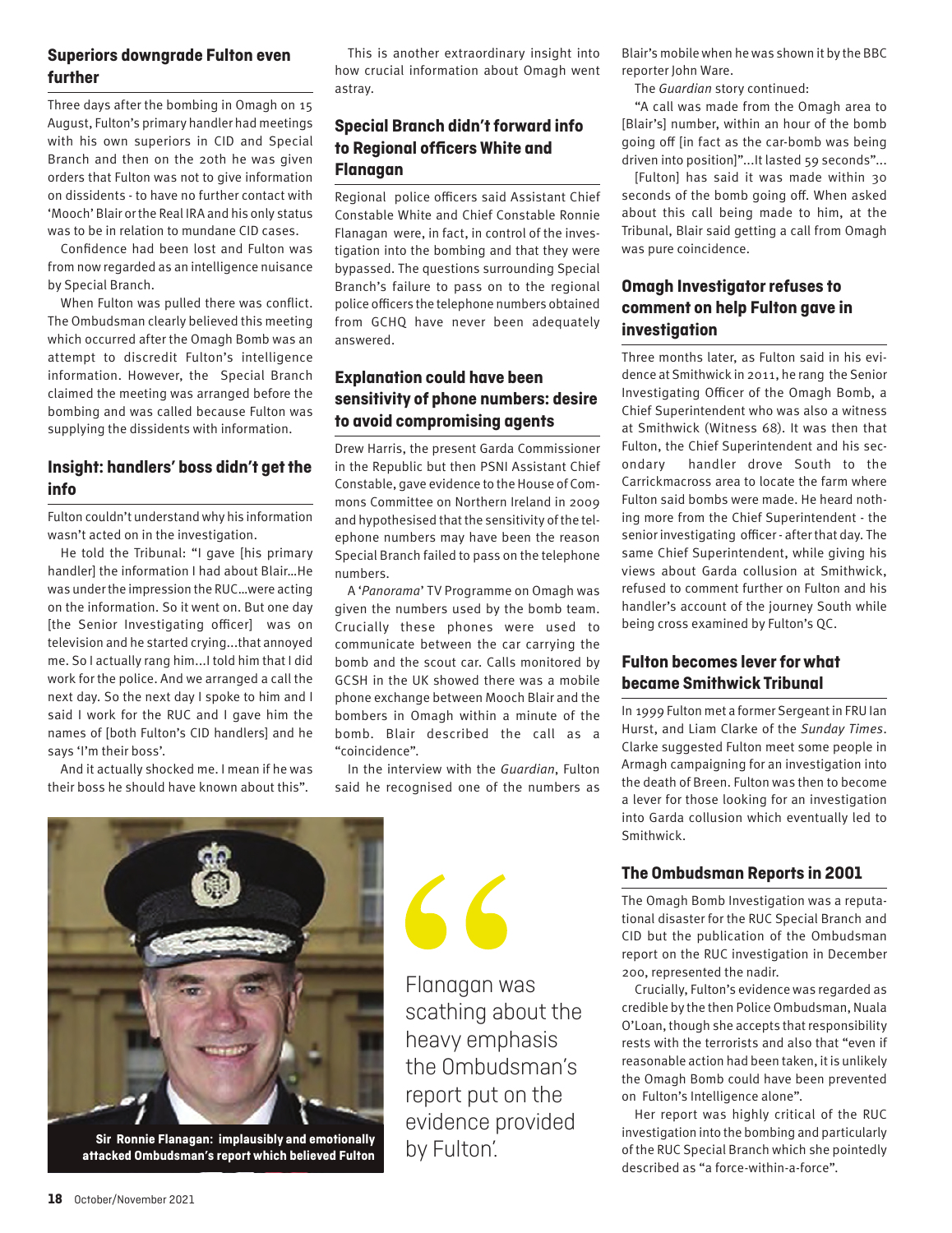#### **Ombudsman relied on Fulton and McVicar**

O'Loan had the benefit of seeing an unpublished review, the McVicar Report, into the Omagh bomb investigation and had heard from Fulton and his handler. Nearly half of O'Loan's report concerned Fulton's evidence.

#### **Ombudsman notes Chief Constable untruthfully said Fulton found retrospectively wrong**

Although the report accepted Fulton's evidence, O'Loan referred to a cover article in the Sunday People newspaper of 29th July 2001 under the banner 'I told cops about Omagh', in which Fulton claimed that Omagh could have been prevented had his information been acted on. Ombudsman investigators got a copy of tapes Fulton had made of his conversations with handlers, and transcripts.

#### **Chief Constable attacks Fulton's post-bomb evidence**

The report noted that the Chief Constable Ronnie Flanagan issued an immediate denial of Fulton's assertions and had further stated that "retrospective information he (Fulton) gave to the RUC about Omagh was checked and found to be without any foundation whatsoever". There is no reason to think this was true.

#### **Chief Constable attacks Fulton's pre-bomb reliability and info**

Dealing with his time in CID Flanagan went on:

"From 1996 to 2000 Fulton provided information to CID with regard to criminal, as opposed to terrorist, related matters, because of his particular access to certain types of criminal activity. In that role he provided information which led to a number of successful police operations, which is why his CID handler regarded him as reliable. As a result of his behaviour becoming steadily more erratic and counterproductive...the RUC decided in April 2000 to have no further contact, because the risks he posed to the police outweighed any potential gains".

But Flanagan was scathing about O'Loan's credulity. Dealing with the piece of evidence the Ombudsman found most significant and which had gone missing from the Special Branch system, Flanagan said:

"Fulton's unreliability was demonstrated by the fact that he changed the date, when interviewed by the Ombudsman's staff, on which he had claimed to have told his handler that 'A' had smelled of fertiliser, from the 23rd of July (the occasion confirmed in police records) to the 11th of August - presumably to imply some sort of link with the Omagh attack,



## But as far as the Special Branch was concerned Fulton was a loose cannon, who was out of their control, and the case against Blair was unproven'.

as fertiliser is an ingredient of home made explosives. In [any event in] fact a check with forensic experts should have indicated that the fertiliser bomb mix used by dissidents since 1991 had been virtually odourless". One senior forensic officer described this statement as meaningless.

Fulton's CID handler at the time of Omagh, his CID former primary handler, the former RUC/PSNI officer, in fact confirmed to both Smithwick and the Ombudsman that Fulton had given him the crucial evidence on 12 August just as he said he did. This is very important as to his credibility in relation to Omagh.

#### **Ombudsman and Chief Constable diverge on Fulton**

However O'Loan had seen things very differently. For her it was precisely the information that Fulton was giving to the CID about dissident IRA activity that went straight to the Special Branch, that she found constituted compelling and valuable intelligence.

It seems this discrepancy in the value imputed to Fulton's intelligence about dissidents contributed to the failure to stop the bomb.

The Ombudsman accepted that:

Fulton did pass information relating to alleged dissident activities to his handler on five separate occasions between June and August 1998; that the key information in respect of each of these meetings was delivered to Special Branch; but that the key information in respect of two of those meetings on 23 July 1998 and 12 August 1998 could be found in Special Branch records. It had disappeared.

The Ombudsman pointed out that Fulton's credibility had not been called into question before August 1998 and that he did not claim to show the location of the factory for the Omagh bomb.

She found the accounts of his conversations with handlers "highly significant". O'Loan was convinced that Special Branch had received all the Fulton intelligence reports, "but the fact that Special Branch states it never received the documents represents at the very least, a breakdown in communications".

Devastatingly and determinedly the Ombudsman noted "with great sadness", that

 "the judgement and leadership of the Chief Constable, (Ronnie Flanagan) and ACC Crime (Raymond White) have been seriously flawed. As a result of that, the chances of detaining and convicting the Omagh Bombers have been significantly reduced".

O'Loan was swayed by the access she had to the McVicar review, the internal RUC review of the investigation carried out between March and November 2000, which had found "serious and fundamental errors" and that "many evidential opportunities had been missed". This review had also been entirely unaware of Fulton's allegations about what happened until the Sunday People article appeared.

O'Loan has recently reiterated her belief that the bombing could have been prevented and she has long emphasised the need for a public inquiry.

#### **Chief Constable Flanagan emotionally attacks Ombudsman report**

Flanagan said the criticisms of the CID investigation and the Special Branch handling of intelligence, contained major inaccuracies. In an unusually emotional outburst he talked about "committing suicide" if the Ombudsman's report turned out to be true. Flanagan was scathing about the heavy emphasis the report put on the evidence provided by Fulton.

#### **Fulton's credibility**

Whatever the truth of Fulton's behaviour, and Special Branch no doubt found him erratic and dangerous, neither of his handlers or White had anything but praise for Fulton at Smithwick. They even – as if views on Fulton's credibility were not confused enough - extraordinarily ignored some disastrous CID fraud cases, such as the Luigi Marotta case that had depended on Fulton's evidence, but had collapsed when Fulton's role in entrapping witnesses was revealed. There was a taint over some of his intelligence on ordinary criminality not just on dissidents.



*Village* has tended to believe Fulton on Blair and Omagh'.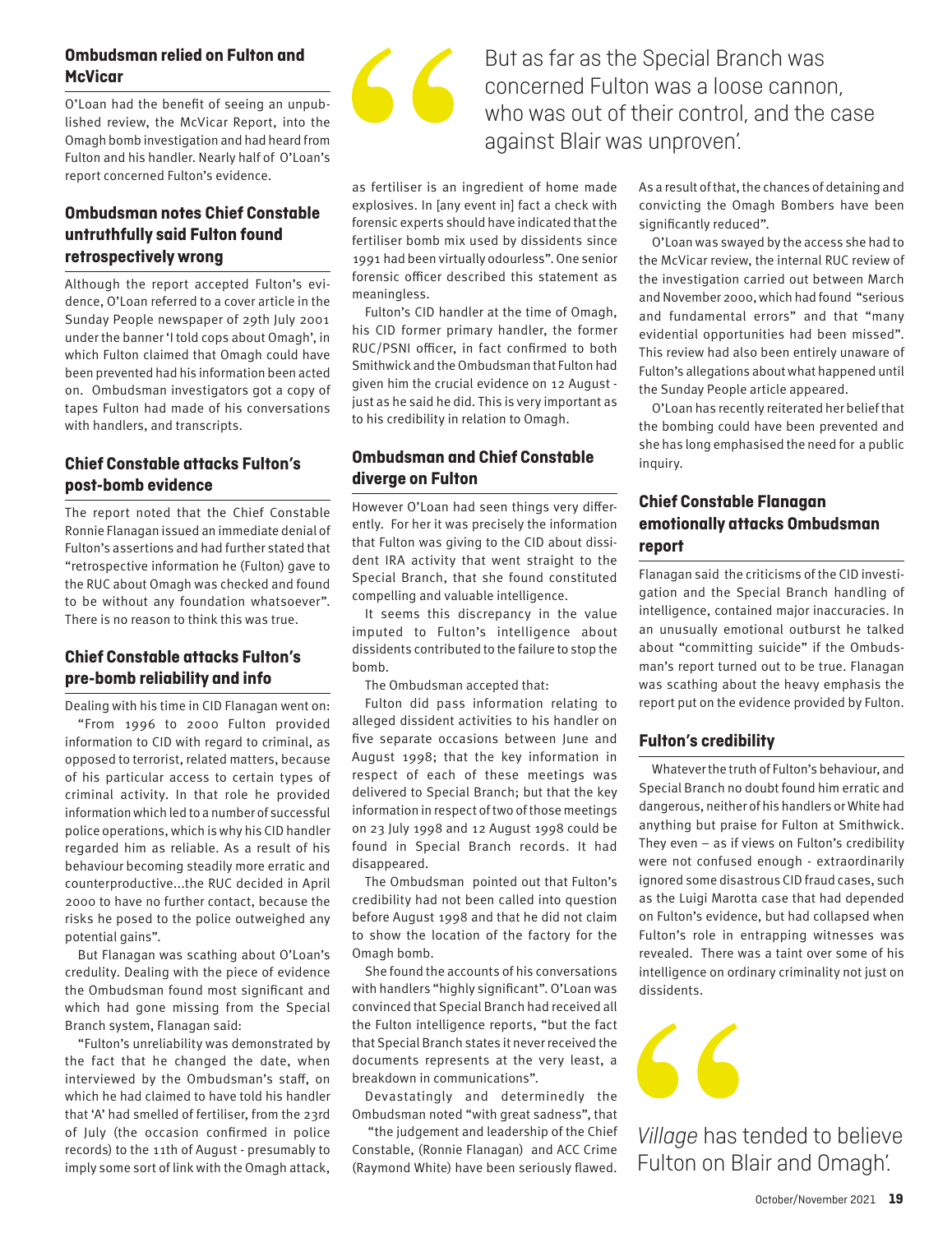#### **The Police seek a Judicial Review**

In February 2002 the Police Association, representing retired senior officers and the rank and file in the PSNI, moved to seek a judicial review of the Ombudsman's report. Assistant Chief Constable Raymond White and the Chief Constable Ronnie Flanagan signed the affidavits for the application. They were represented by the then QC, now High Court judge, Bernard McCloskey. (The issue of Judge McCloskey's previous representation of the Police Officers as QC was raised at the Loughinisland Judicial Review; and he effectively if reluctantly recused himself.)

#### **Other regional officers impute blame to their senior regional officers**

Unfortunately for them two other senior – regional - officers Alan McQuillan and Sam Kincaid contributed affidavits on behalf of the Ombudsman. They rejected any suggestions that they had responsibility for the Omagh investigation – it rested with Ronnie Flanagan and Raymond White. They stated that the investigation was run by the two top officers and driven by crucial intelligence that bypassed regional officers like themselves. They flatly rejected White's assertion that his role in the bomb inquiry was limited. According to sources close to the investigation who spoke to *Village* the regional officers had unfairly shouldered the blame internally in the PSNI when in fact they had had little or no

access to the intelligence.

After this huge conflict between fellow officers emerged the judicial review application did not proceed.

One former RUC officer officer claims some of what wrong in the investigations into the bombing is down to the confusion created by cutting across the usual line of command in the investigation.

It did little to bolster the PSNI's dismissal of Fulton's claims.

It is also ironic that White who knew Fulton's history so well initiated legal actions against the Ombudsman's report - which accepted Fulton's intelligence - in the light of the fact that he endorsed Fulton as a source in his evidence to the Smithwick tribunal in 2012, a time when he would have had all the information necessary to assess Fulton's credibility.

It was also ironic that Fulton, in evidence to Smithwick, was adamant that he had not been the source of the information contained in The Sunday People in 2001 that triggered a number of actions including the Ombudsman's report. However, at Smithwick he agreed he was the source of allegations against Blair.

#### **White Interviewed**

In 2008, after he had retired, White was interviewed by BBC's 'Panorama' in another programme about Omagh. White said the attacks carried out in 1997-1998 had been perpetrated by a fluid group of people, with different faces coming in and out.

#### **White blames Special Branch dependence on Garda**

The police investigators in Northern Ireland, he said, were heavily dependent on the Garda for intelligence as most of the dissidents were based in Dundalk and North Louth and so "pinning down, what you would call it, a definitive group of people, was very difficult for us. I wasn't within the Special Branch at the time and I can only build a picture from the conversations I've had with the colleagues who were serving there. They would say it was a fragmented picture. They were heavily dependent on their Garda colleagues, to sort of keep them up to speed [on it]".

But what White and CID's C16 did have was Fulton, running with the (dissident) wolves. The biggest wolf of the lot was his friend and mentor, master bomb-maker Patrick Blair. But as far as the Special Branch was concerned Fulton was a loose cannon, who was out of their control, and the case against Blair was unproven.

#### **Blair's cross-examination of Fulton**

In December 2011 at Smithwick Patrick Blair's Counsel cross-examined Fulton who pointed out that Blair categorically denied allegations in relation to Omagh, and in fact everything else.

In 2002 Blair was sentenced in the Special Criminal Court in Dublin for possession of ammunition. He served 27 months. This was not connected to the Omagh bombing. He has subsequently been given short prison sentences for dissident activities.

Blair has got away with it, so far.



*Village* has concluded that Fulton's evidence to Smithwick was intended to confuse